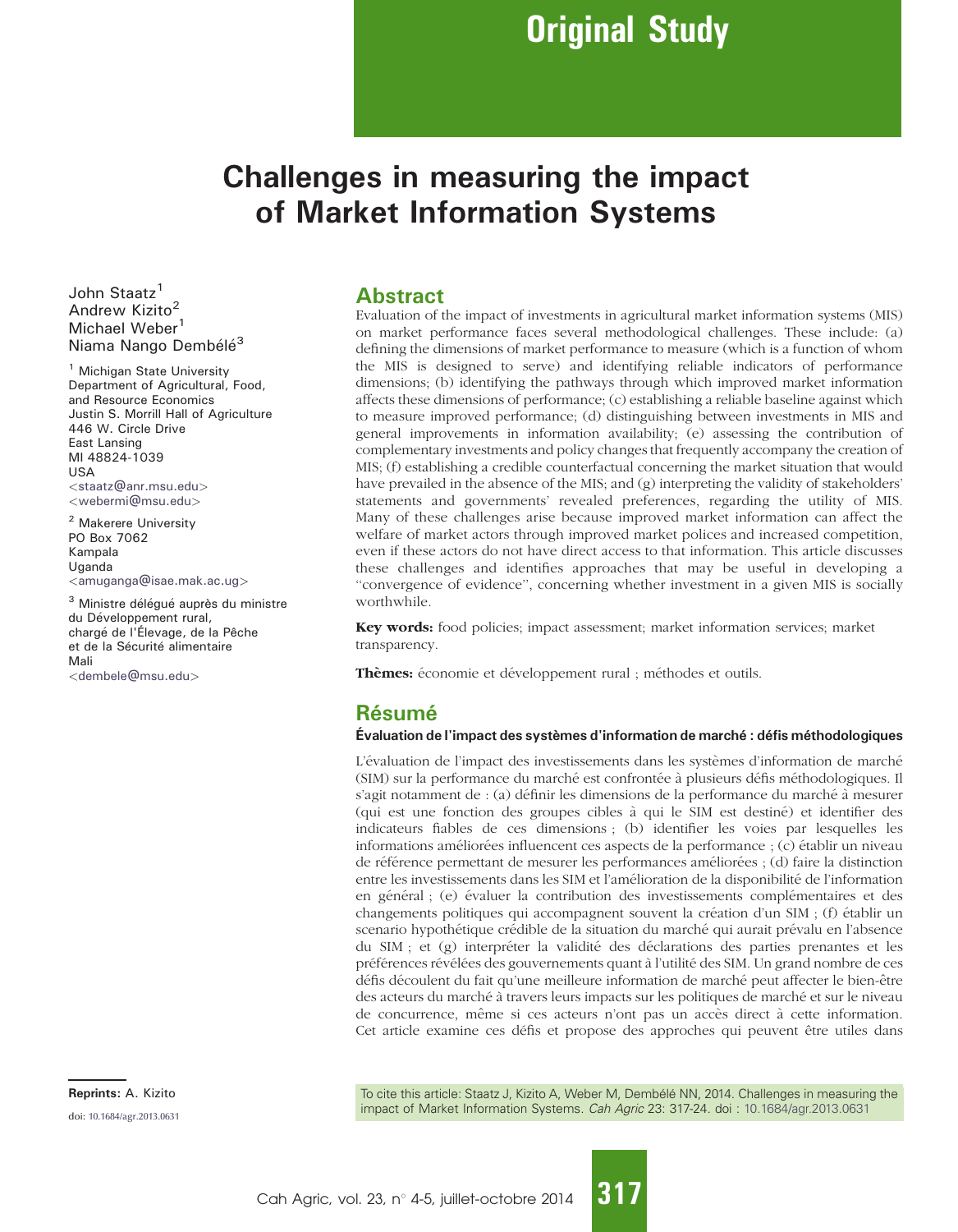l'élaboration d'une « convergence d'évidences » permettant de déterminer si l'investissement dans un système d'information donné est socialement rentable.

Mots clés : évaluation de l'impact ; politique alimentaire ; service d'information de marché ; transparence du marché.

Subjects : economy and rural development ; tools and methods.

## Problem statement

Although investment in agricultural market information systems (MIS) in low- and middle-income countries has increased rapidly since the late 1980s, there have been very few assessments of their impact on farmer incomes and overall market performance ([Tollens,](#page-7-0) [2009\)](#page-7-0). The lack of solid assessments reflects, in part, methodological difficulties in measuring and valuing the multiple ways that MIS potentially can affect market performance. This article describes the different dimensions of market performance that MIS attempt to influence, the pathways by which they can do so, and the challenges these pose for evaluating impact.

For the purposes of this article, an agricultural MIS is defined as an organization or a group of organizations that: (1) collects data on market conditions; (2) processes and analyses the data in order to transform it into market information; and (3) disseminates market information products to different stakeholders using one or more channels<sup>1</sup>. Market information products include: (1) market news (e.g. information on prices, quantities, market conditions, and business contacts); (2) market analytical reports (e.g. reports that analyze factors that cause changes in market conditions and their effects on stakeholders); and (3) business reports (e.g. providing information that can help stakeholders identify reliable trade partners). Not all MIS produce all these products. The MIS may be based in the public-sector,

private-sector, farmer and trader organizations, or NGOs. MIS stakeholders include MIS personnel, farmers, traders, processors, government policy analysts and policy makers, development organizations, input providers, banks, and researchers who directly or indirectly express the needs for MIS information products.

The unit of analysis in this article is the MIS, as defined above, and not the presence of an ICT (e.g. cell phones, internet, or radio), which is considered here as one of the channels through which improved agricultural market information is disseminated to different stakeholders. An important contribution of this article is the distinction between an MIS that produces improved agricultural market information and the use of ICT to transmit and diffuse improved information products to different stakeholders. This distinction makes this report different from others that have investigated the role of ICT availability on market performance [\(Aker and Mbiti, 2010; Donner and](#page-6-0) [Escobari, 2010; Jensen, 2010](#page-6-0)). Another emphasis of this article is the distinction between access to market information (and the implied use of proxies such as ownership of a radio or presence of a cell phone network) and reception of market information, as well as their implication on measuring the effects of information on market performance.

## **Background**

Over the past 30 years, interest and investment in agricultural MIS in low- and middle-income countries has increased sharply, due to at least three reasons. First, there has been recognition that the structural transformation of the economy that accompanies economic development involves increased integration of the economy across time, space, and different sectors of the economy. This increased integration implies increased economic coordination, of which information is a key input ([Hayek, 1945](#page-7-0)). Second, since the structural adjustment era of the 1980s and 1990s, most countries have moved towards market processes and away from central planning, government administered pricing, and parastatal marketing systems in order to provide such coordination [\(Rashid](#page-7-0) et al.[, 2008](#page-7-0)). MIS were seen as one way of increasing *transparency* (*i.e.*) reducing information asymmetries among traders, small-scale farmers, consumers, and government) in the newly liberalized markets, thereby offering some protection to the more vulnerable actors in the system ([Tollens, 2009\)](#page-7-0). There was also a belief in some countries, such as Mali, that improved market information could provide market stability that national grain boards had not been able to ensure because they lacked the resources to defend floor and ceiling prices (Dembélé [and Staatz, 2002\)](#page-7-0). Third, the ICT revolution has dramatically reduced cost and expanded access to a wide variety of information for economic actors, thereby creating new potential data collection, information delivery, and cost-recovery mechanisms for MIS, offering the promise of lower costs, broader reach, and greater financial sustainability.

As a result, the number and variety of programs aimed at improving farmers' access to agricultural market information in low-income and transition economies has skyrocketed in the last 10 years. For example, a 2009

<sup>1</sup> Market data are measurements of market conditions that attempt to capture reality quantitatively or qualitatively. Information is data that have been processed, organized, interpreted and communicated to provide utility for a specific decision or problem context.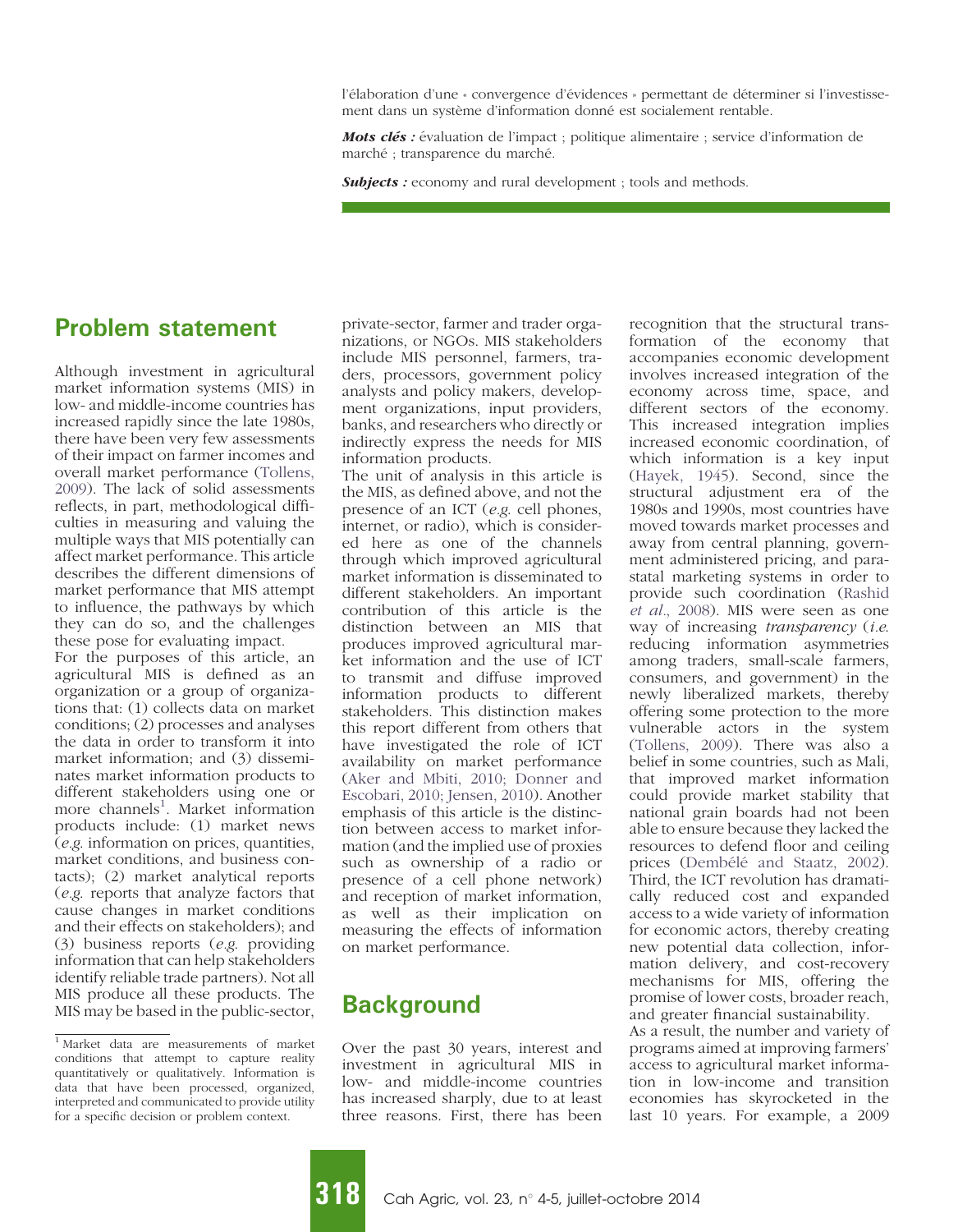joint CIRAD-MSU survey identified 49 MIS initiatives in 19 Sub-Saharan African countries. Whereas MIS created from the 1980s through to the early 2000s, particularly in sub-Saharan Africa, were typically state-run efforts focused primarily on price reporting [\(Rakotoson](#page-7-0) et al., 2010), an array of alternative institutional models has emerged since the mid-2000s. These include: MIS housed in or run by farmer organizations (e.g. Observatoire du Marché Agricole in Mali, Economic Information System of Vegetables in Madagascar, and Zambia National Farmers Union SMS 4455 in Zambia), private-sector systems that offer the promise of financial sustainability through the sale of information to users, typically through SMS and specialized reports (e.g. Esoko Ghana, Infotrade in Uganda, KACE Market and Information Linkage System in Kenya, and Reuters Market Light in India), and agricultural exchanges, such as the Ethiopia Agricultural Exchange, which generate some aspects of market information as a by-product of their facilitation of open and forward-market trading. Examples of Public MIS include the Agricultural Market Information Center in Zambia, Siarm in Senegal, the Agricultural Market Information System in Mozambique, Information System of Agricultural Markets in Niger, Information Systems on Livestock Markets in Niger, and the System of Agricultural Information Products Guinea (SIPAG) in Guinea Conakry. Of the clientele, there is little variation with regards to the top three who are served according to the different types of MIS (farmers, traders, and government) among different MIS models ([Kizito, 2011\)](#page-7-0). Even the MIS that generate revenues through user fees (such as charges for receipt of market information via SMS) typically require substantial initial funding from outside sources, such as governments or donors. In part, this reflects normal start-up costs of any enterprise, but more fundamentally, reflects non-appropriability, indivisibility, and *ex-ante* uncertainty which characterize many types of market information and which lead the private sector to under-invest in it ([Kizito,](#page-7-0) [2009](#page-7-0)). Thus, the outside providers of funds seek ways to evaluate the payoffs to these investments and doing so firstly requires clear delineation of which dimensions of market performance may be improved by MIS.

# What do we mean by market performance? What are MIS intended to influence?

Investment of public funds in MIS has historically been justified based on the three factors developed below ([Henderson](#page-7-0) et al., 1983).

### A more equitable distribution of bargaining power within the food system

Politically, the desire to ''level the playing field'' among actors was the motivation for the creation of price reporting systems in many countries, including the US. While framed primarily in terms of income redistribution (reduction of monopsony rents accruing to large-scale buyers in the system), the argument implicitly also has economic efficiency and growth justifications:

• In the short run, moving the market from a position of monopsony or oligopsony to a more competitive outcome, due to provision of improved agricultural market information, should expand output and reduce dead-weight loss. This might occur, for example, as a result of farmers organizing group marketing in response to knowledge of better prices in other markets; even if the threat of creation of such group marketing efforts is credible, it may improve the relationship between bargaining partners of farmers and traders. This is most likely the case when farmers have a storable commodity and access to finance in order to be able to hold off selling the product while they search for other markets. In practice, however, the size of the efficiency gains, moving towards more competitive market structures, tend to be small relative to the size of the rent redistribution ([Azzam and Schroeter, 1995\)](#page-7-0), implying that the latter may be driving the political demands for creation of MIS.

• In the long run, the argument is based on the fact that higher prices for farmers will induce greater production. The magnitude of the supply response, however, depends on the price elasticity of supply and hence the factors that determine it, such as farmers' access to additional inputs (and hence the financing to attain them), improved technologies, and risk management tools. The greater the supply elasticity, ceteris paribus, the greater the return to improved market information ([Kizito, 2009\)](#page-7-0). But if this increase in prices for farmers simply represents a redistribution of rents from other actors in the system (e.g. large-scale traders), then the increase in farm-level production needs to be weighed against the loss in production elsewhere in the economy that would have been engendered by the higher trader income  $(e.g.$  through the linkage effects emanating from the higher trader incomes). Whether redistribution of rents from large-scale traders towards smaller actors (consumers and small-scale farmers and traders) leads to more rapid economic growth thus depends on the marginal propensity of the different actors to invest domestically rather than consume their additional income, the marginal productivity of investment of the different actors, and the indirect (linkage) impact their changed investment and consumption patterns engender.

#### Improved market efficiency from better private decision-making

This argument for investing in improved information has received the most attention from economists, with interest focused on improving efficiency both in the short term and the long term:

• In the short run, better information can lead to better spatial and temporal arbitrage (including discovery of new markets) of existing production through the reduction of search costs [\(Stigler, 1961\)](#page-7-0).

• In the long run, more informed decision-making by farmers, traders, processors, and consumers can lead to better allocation of resources over time through the adjustment of production and consumption, in order to respond more closely to consumers' effective demands and to the opportunity costs of the resources involved

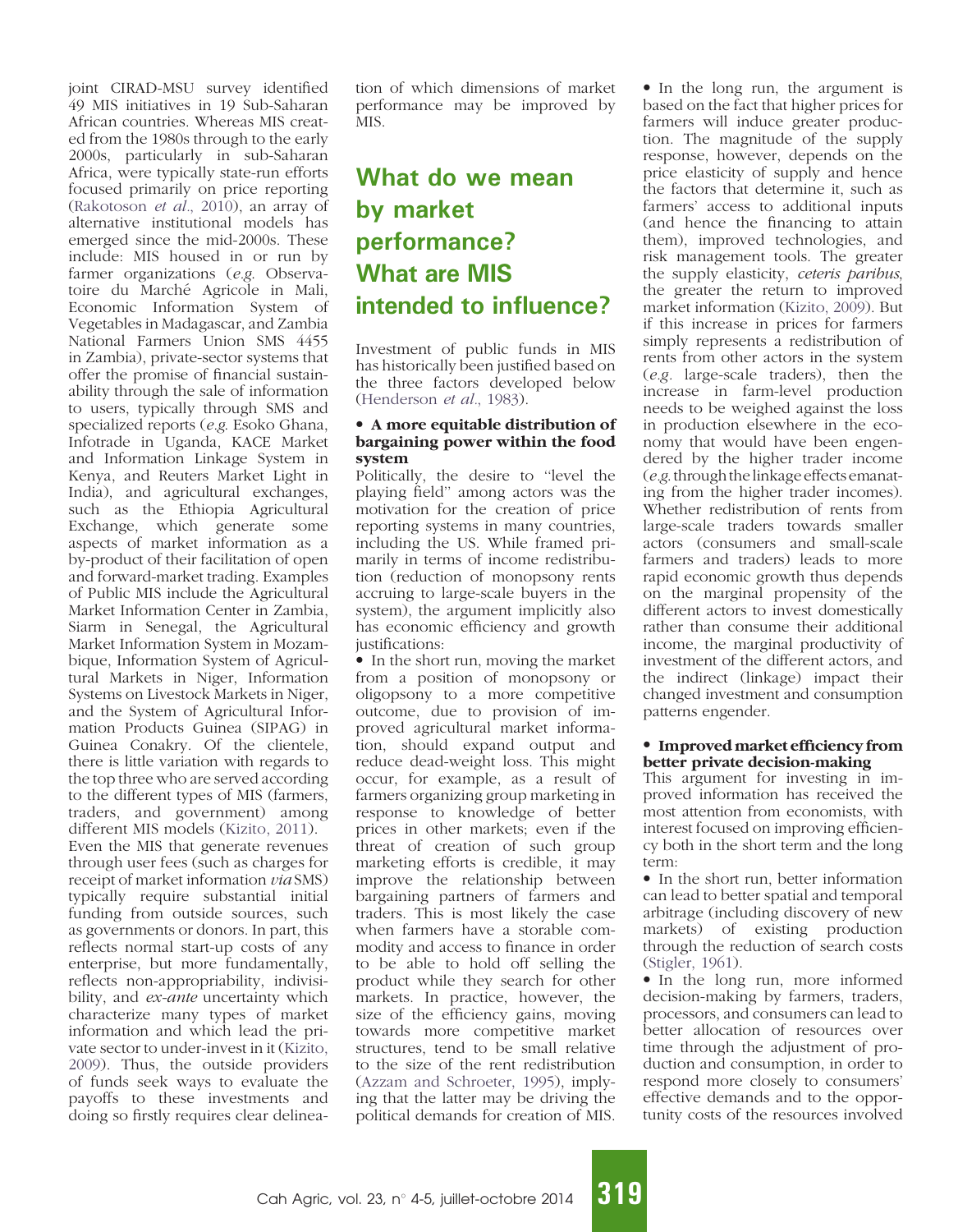<span id="page-3-0"></span>in the production of those goods. [Kizito \(2009\)](#page-7-0) describes these effects of improved information, which reduce the dead-weight loss when farmers and small-scale traders with rational expectations respond to improved price forecasts from MIS, as a reduction in the costs of being off the equilibrium price. Their magnitude depends not only on the price elasticity of supply, as discussed above, but also on the price elasticity of demand. The more inelastic the demand, the higher the marginal costs of being out of equilibrium (i.e. the greater the disutility to consumers of having too few or too many goods), and hence the greater the payoffs, ceteris paribus, to improved market information. In the long run, the adjustment in supply is based on private actors who have an improved information base to assess investment opportunities in the agrifood system. The magnitude of the impact of improved longer-term investment decisions is likely to be much higher than the short-run efficiency gains brought about by better allocation of existing supplies; however, they are much more difficult to estimate.

• These efficiency effects in the longrun can include expansion of markets through reduction of transaction costs, gains from specialization induced by the broadening and increased reliability of the market (at the level of individual farmers, zones within a country, and across countries), the expansion of credit to farmers and traders by allowing lenders to assess more accurately the value investments and working capital aimed at expanding agricultural production and trade, and the development of new, more efficient exchange arrangements made possible through the availability of improved information (e.g. formula pricing based on verifiable prices in key reference markets).

#### • Improved design and implementation of government programs and technology development

Providing an improved information base for public policies and programs was a major motivation for the creation of price reporting systems in the US (where the first public price reporting system was implemented to monitor compliance with pricecontrol regulations during World War I) and in the Sahel, where several

MIS were created to track the impact of structural adjustment programs (Dembélé [and Staatz, 1989; Hender](#page-7-0)son et al.[, 1983](#page-7-0)). The role of MIS in informing public policies and providing the information to implement public programs (such as deficiency payment schemes in the US) continues to be a major motivation for public support of MIS. For example, Mali's Council of Ministers requests weekly reports from the country's agricultural market information system and uses these reports for making food policy decisions, such as setting the level of taxation on rice imports. In addition, having accurate information about the market value of different commodities is essential in carrying out financial and economic analysis of technologies developed by agricultural research systems. If analysts focus solely on the direct benefits of improved market information to private actors, while ignoring the potential impact of improved information on better public policies, they will likely underestimate the benefits of such information. But as described below, constructing a credible counterfactual of what policies would be without such information is extremely challenging.

# Challenges in assessing the impact of investments in MIS

There are two major categories of challenges in assessing the impact of investments of MIS: (a) choosing appropriate impact indicators; and (b) identifying the causal effects of the MIS.

## Choosing the impact indicators

Economists studying agricultural markets typically use a number of different indicators to assess market performance. Some involve changes in market structure, such as an increased number of market entrants, which should lead to increased competition. Others involve reduction in marketing margins and measures of broader economic integration, such as a reduction of spatial and temporal price volatility [\(Shahidur, 2004; Jensen,](#page-7-0) [2007; Aker, 2010](#page-7-0)), which are hypothesized to benefit both farmers and consumers. Still, others try to infer the impact of market changes on prices received by some groups of actors (e.g. small-scale farmers) for their products and/or prices paid for their inputs ([Svensson and Yanagizawa, 2009;](#page-7-0) [Svensson and Drott, 2010\)](#page-7-0), as well as increased incomes by selected target group(s), including both the immediate impact of the more favourable prices and the group's supply response to them ([Goyal, 2010](#page-7-0)). Finally, some indicators attempt to measure the impact of market changes on overall aggregate economic welfare, as measured by changes in economic surplus ([Kizito, 2009](#page-7-0)).

Identifying the appropriate indicator to use for the assessment of MIS performance is a function of whom the MIS is designed to serve, as different users (small  $\mathit{vs}$  large-scale farmers, small *vs* large-scale traders, government policy makers, and consumers) each have different objectives and hence different information needs. For example, one critical characteristic of market information is its timeliness. For a policy analyst interested in the long-term evolution of prices in the horticultural market, monthly average tomato prices may be entirely satisfactory. For a trader trying to decide where to send tomatoes the next day, such prices are worthless and an option that allows a more accurate forecast of tomorrow's prices in alternative markets is required, rather than current prices ([Bowbrick, 1988](#page-7-0)). Thus, for the assessment of payoffs for investment in MIS, one should always question what the goal is.

As one moves from the more narrowly defined impact indicators, such as changes in prices received, to more broad and long-term effects on economic output, the challenges of establishing credible lines of causality become greater for reasons discussed below. Yet, it is this broader transformational impact on the economy that<br>presumably are the strongest presumably are the strongest



<sup>2</sup> Natsios makes the point generally that investments that have the broadest transformational effects on development are those that are most difficult to evaluate.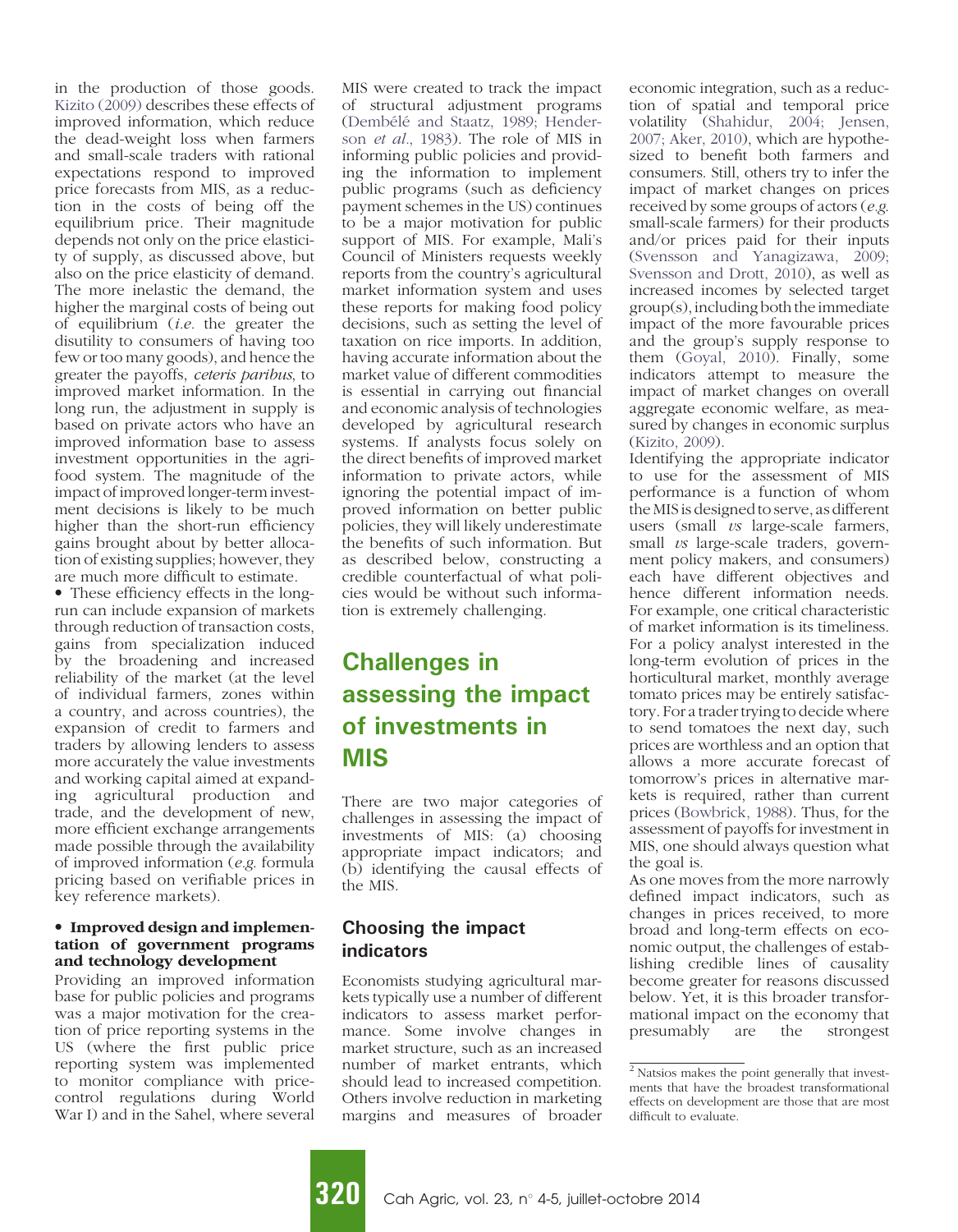motivation for investing in improved market information [\(Natsios, 2010\)](#page-7-0) [2](#page-3-0) . If one argues that the MIS's aim is to improve several different dimensions of performance (higher prices, better distribution of income, and faster economic growth), then one is faced with the problem of assigning weights to these different dimensions, which is the equivalent of determining which stakeholders' interests are of impor $tance - a$  difficult but inevitable choice in MIS design (Dembélé and [Staatz, 1989\)](#page-7-0).

## Identifying the causal effects of the MIS

Once the impact indicators have been chosen, there are several challenges in identifying whether, and how much, MIS activities have caused changes in the levels of those indicators.

## Establishing a baseline

In any ex-post analysis (as opposed to a randomized experimental approach) of the impact of MIS activities on the level or dispersion of prices, baseline measurements of those indicators prior to the creation of the MIS are required. Yet, it is the lack of reliable data on agricultural prices, particularly at the farm level, that typically motivates the creation of the MIS. Where data exist regarding such prices prior to the creation of the MIS, a lot of "noise" is typically present, in part, because of inconsistent methods used in collecting the data. Therefore, it is not clear whether studies that purport to show that the MIS reduces price volatility, for example, are truly measuring a reduction in volatility or merely reflect measurement error.

### Measuring treatment effects

In the context of MIS evaluation, ''treatment effects'' refer to the effects of receiving information from MIS on market participants. Most often, proxies may be observed, such as ownership of a radio or cell phone (a channel through which MIS can transmit information, but not reception or use of MIS information per se). This does not pose a problem if the purpose of the analysis is to estimate the effect of ICT, but it becomes a

problem if one wants to estimate the effect of an MIS using ICT, because the ICT may itself have effects on the outcomes under study. Indeed, three of the most widely cited recent studies on the impact on market performance of improved access to market information via cell phones [\(Jensen, 2007;](#page-7-0) [Aker, 2008; Aker, 2010\)](#page-7-0), do not examine dedicated MIS investments, but rather the impact of cell phone coverage in general. In the MIS literature, Svensson and Yanagaziwa (2009; 2010) are, to our knowledge, the only authors to have tackled this problem by applying a difference-in-difference approach to treatment and control groups when MIS information began to be diffused by radio in Uganda<sup>3</sup>.

## Endogenous placement of the treatment

Evaluating impact is complicated if the MIS ''treatment'' is contemporaneous with other activities that affect both reception of the MIS information and the ability to act upon it (a time trend bias) or if those who receive MIS information are non-random (selection bias, as discussed in Todd 2007).

#### Complementarity of investments in improved information and other actions

The value of information depends on actors' ability to act upon it. Thus, the payoffs to improved information depend on the level of complementary investments in elements such as improved access to factor and credit markets, access to farmer advisory services, processing technologies that allow consumers to shift consumption patterns more easily as relative prices change, and the overall policy environment (i.e. the factors that condition the supply and demand elasticities mentioned above). Many of the MIS established in Sub-Saharan Africa in the 1980s and 1990s were created as part of broader packages of market reforms and infrastructure investments. Since other components of the reforms (such as withdrawal of state marketing boards from direct buying and selling in the wholesale trade, opening of export markets,

programs to improve traders' and farmers' access to credit, and improvements in road infrastructure) were contemporaneous with the creation of the MIS and affected all farmers, it is difficult to differentiate between the impact on market performance of improved access to market information and the elements of the reform. Indeed, if these elements were perfect complements, it is theoretically impossible to estimate the marginal contribution of the individual elements of the package. In such a situation, one can only evaluate the returns to the entire reform package, rather than to the individual elements. One way around the time-trend bias is to try to identify natural experiments where only market information access has changed in a relatively short period while other underlying conditions have remained the same. The few studies that have attempted to do this ([Jensen, 2007; Aker, 2008; Aker,](#page-7-0) [2010; Svensson and Yanagizawa,](#page-7-0) [2009; Goyal, 2010\)](#page-7-0) have, with one exception, focused on private-sector efforts to improve access to information, as these were typically not part of broader policy reforms.

Non-random placement of treatment At the household level, many of the factors that affect the ability to act on market information (wealth and access to financial and input markets) may also be correlated with access to information (e.g. ownership of a radio or residence in an area served by an MIS). This selection bias, if not recognized and taken into account in the analysis, leads to overestimates of the impact of MIS activities on performance outcomes.

Researchers have used a number of different techniques to deal with this selection bias treatment effect. For pilot programs where researchers can work with MIS providers in order to structure the introduction of MIS services in an explicit experimental design, such as the introduction of cell phone-based MIS access, both randomized experiments and regression discontinuity approaches can address both the ''complementarity'' issue described above and selection bias. Such approaches are not suitable, however, to measure the impact of MIS implemented at a national level or identify the effects of policy



 $3$  Hong (2010) uses a similar approach to study the impact of Napster on music downloads.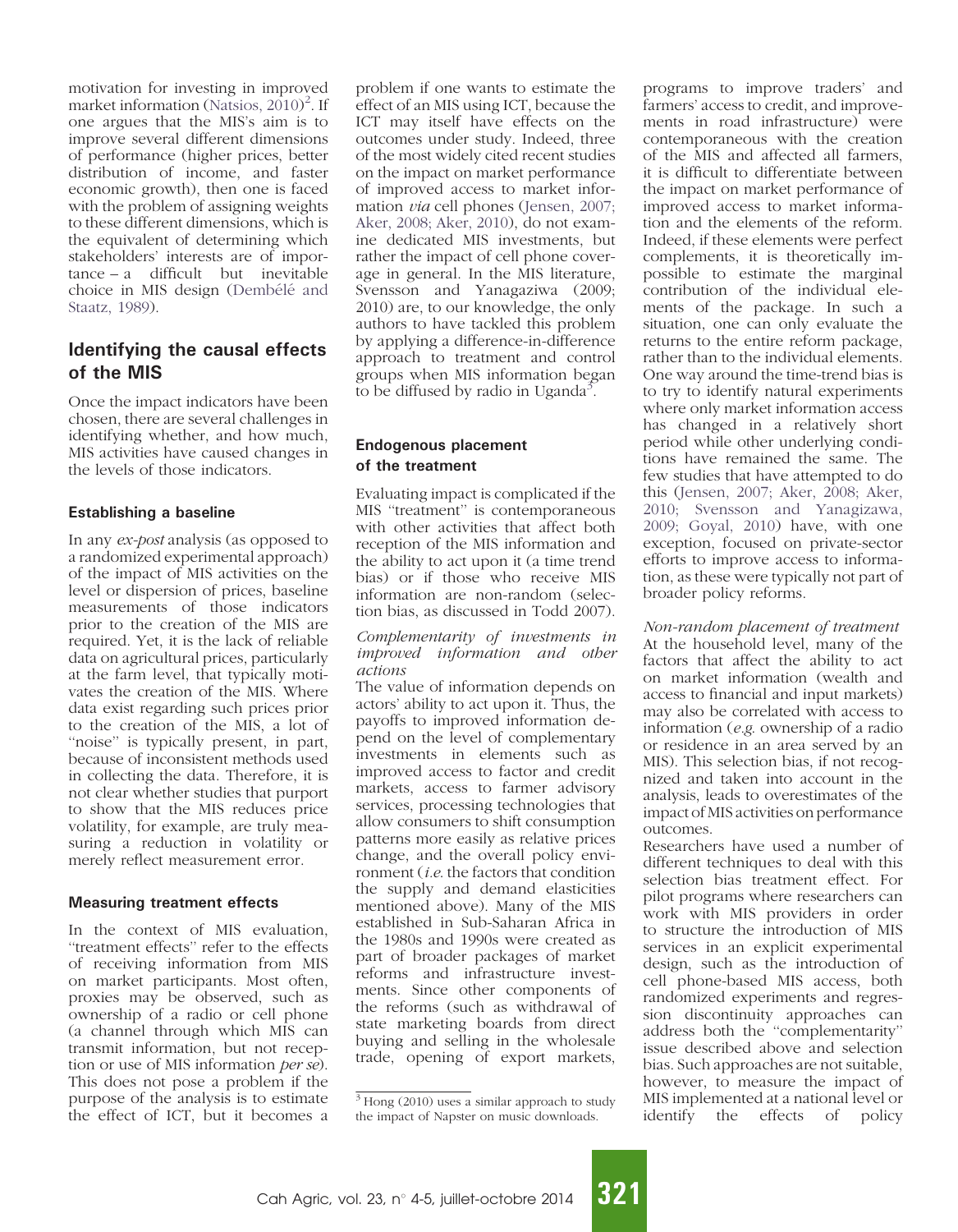improvements resulting from better market information and affect all actors in the market (discussed below). In situations where only a quasiexperimental design is possible (e.g. in the case of natural experiments, where one area receives MIS broadcasts and another does not, or where baseline measures are available on the impact indicators of interest before the operation of the MIS and measured afterwards), propensity score matching and difference-in-difference (DiD) approaches are among the potential tools to deal with the problems outlined above.

Yet, these approaches, as, as well as randomized experiments, still may not capture the full impact of investment in improved information because of the spillover effects of improved market information services on all actors in the market through increased competition, whether or not they have had direct access to MIS services. This is particularly true if the MIS, through its provision of better information to policy makers, leads to an improved policy environment for agricultural growth or if, by providing information to some actors, it improves market performance (e.g. driving the prices to more competitive levels) in a way that benefits even those who do not receive the MIS information. For example, the DiD estimator is defined as the difference in average outcome (e.g. in prices received) in the treatment group (e.g. farmers receiving market information) before and after treatment minus the difference in average outcome in the control group (those not receiving information) before and after treatment. The basic idea is that any change in outcome, not associated with the individual's access to improved information from the MIS, is attributed to factors other than the MIS. However, if the MIS has been successful in improving the policy or competitive environment, the benefits would accrue to all market actors, not just those with individual access to the MIS reports. Hence, the DiD approach would underestimate the impact of the

 $\mathrm{MIS}^4$ . The same argument would hold even if the policy environment remained unaffected by the MIS but the improved access to information by the treatment group led to the market behaving more competitively, thereby benefiting the control group as well.

The problem of establishing the counterfactual becomes more difficult the longer the period under analysis, as the potential long-term impact of improved information on the policy environment, innovation in contracting arrangements, and farmer and trader strategies are complex.

## Interpreting stakeholder statements regarding improvements in information availability

MIS sometimes rely on user assessment surveys, in which stakeholders are asked to report on the quality of information provided by the MIS and its impact, in order to assess the quality of MIS services. These surveys have several shortcomings. These include the risk that: (a) respondents tell the enumerators what the respondents believe the enumerators want to hear<sup>5</sup>; and (b) the MIS could indirectly be improving market performance in ways discussed above, even though the respondents do not perceive that they are directly receiving the MIS reports or finding them useful. These types of user surveys may be more useful to identify the types of information that users want but are not currently receiving from the MIS (for example, information on regulations governing cross-border trade), rather than to draw definitive conclusions on the adequacy of current MIS services.

## Interpreting revealed preferences of stakeholders to invest in MIS

One possible indication of the usefulness of MIS services is whether local stakeholders, including government, are willing to continue to finance them once external support is withdrawn. MIS, particularly sub-Saharan Africa, have frequently collapsed once external assistance has disappeared, and even ''private-sector'' MIS continue to be heavily dependent on external funding ([Kizito, 2009; Tollens, 2009;](#page-7-0) [Rakotoson](#page-7-0) et al., 2010). The failure to invest the government's own resources in MIS likely indicates that the government judges the services to be unworthy of the cost (directly to either government or politicallyimportant stakeholders) and should be taken seriously as a possible indicator of MIS value. There are, however, potential problems with this indicator. In the early stages of development of information and analytic services, there is often a need to educate stakeholders on the use of the information, without which they do not find it valuable. Focusing simply on generating market data, without investing adequately in transforming these data into useful information for stakeholder decision-making or carrying out outreach in order to demonstrate the usefulness of such information, may lead to the perception that the MIS is not worth the cost. It is also possible that those who benefit from the MIS (e.g. small-scale farmers) do not have a sufficiently loud voice in the political system to have their preferences counted.

The opposite is also possible. The willingness of domestic stakeholders (e.g. via government) to support the MIS for local budgets should be considered an important, but not infallible, indicator of the revealed preference of stakeholders, regarding the value of MIS services. When the support is provided by private actors (as was the case for the Malian MIS in the Office du Niger in 1988, when government funding ran out at the end of the year and rice farmer cooperatives provided interim support for information collection and diffusion), it is a strong indicator of the perceived value of the services. When government provides support, it may also be a strong indicator of perceived value, but the history of bureaucracies around the world also shows that many government-supported agencies have succeeded in mobilizing support by providing services to a select group of beneficiaries, even when the overall costs to society of

<sup>&</sup>lt;sup>4</sup> The same is true for propensity-score-matching approaches. Of course, if a poorly functioning MIS led to worse policy, then these approaches would overestimate its positive impact on market performance.

<sup>5</sup> [Bowbrick \(1988\)](#page-7-0) notes that during the 1980s, respondents to surveys about the adequacy of MIS surveys in Eastern Europe and Southwest Asia often reported very positive current ratings for MIS that had ceased to exist several years earlier.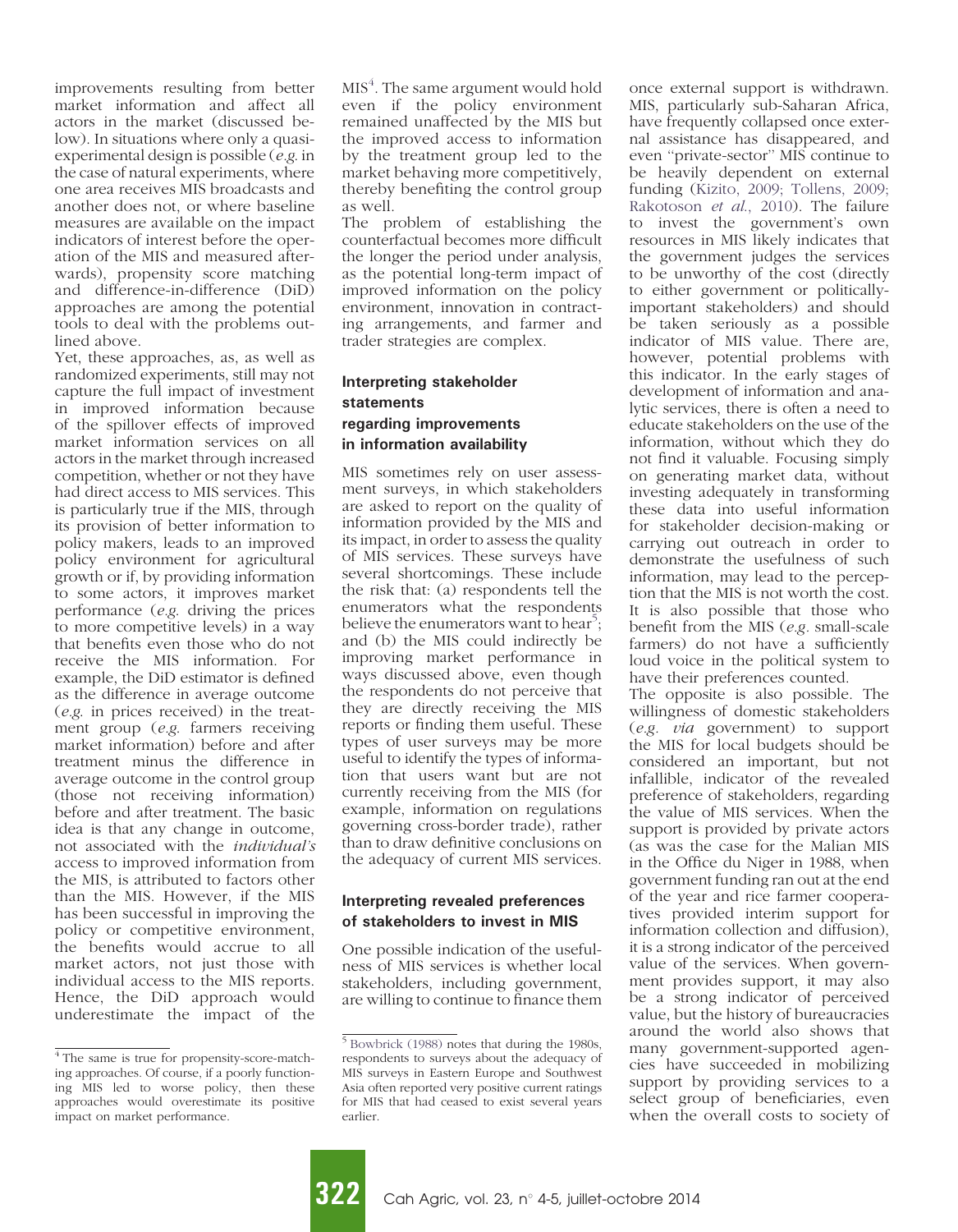<span id="page-6-0"></span>the agencies exceed the benefits [\(Bartlett, 1973\)](#page-7-0).

## Ways forward

Given the challenges discussed above, evaluation of the impact of investments in MIS requires a ''preponderance of evidence'' approach, drawing on multiple indicators, rather than relying on a single approach. In particular, it should be recognized that estimates of rates of return (ROR) to investment in MIS and similar estimates of aggregate economic impact of such investments depend heavily on assumptions about supply and demand elasticities, which, for the long-run, in turn, embody numerous assumptions about the indirect impact of MIS on the evolution of government policies and private investment decisions. While plausible arguments can be made that high-quality information can have important impacts on policy and investment decisions, it is difficult to provide credible ex-ante (and even ex-post) estimates of how a specific MIS affects such decisions, making ex-ante ROR estimates subject to large margins of error.

In developing a ''preponderance of evidence'' approach, the following points should be kept in mind:

 MIS are highly heterogeneous, serving multiple stakeholders with multiple objectives. Thus, the same set of evaluation criteria is unlikely to apply to all MIS. For example, some recent discussions of publicly supported MIS have focused on their perceived shortcomings in serving certain farmers and traders, while ignoring a major motivation for their creation was to improve public-sector decisionmaking. Therefore, the first step in evaluation is to identify what the stated objectives and targeted stakeholders of the MIS are in order to come up with a set of evaluation criteria. An effort should also be made to investigate the unintended consequences of the MIS, both positive and negative.

• Close attention to evaluation of the incentive structure within a particular MIS to provide and preserve the quality of information reported is also required. This includes examination of issues such as: the use of consistent, clear and market-relevant definitions

of products and market levels (farmgate, assembly, wholesale, retail, etc.); quality control on data collection, entry, processing and analysis; and incentives for strategic misreporting of prices by respondents<sup>6</sup>.

 It is important to differentiate between improvements in information access in general (e.g. through the spread of cell phones) and dedicated MIS investments. The two may be complementary, but demonstrating returns to information in general does not prove that MIS investments are worthwhile.

 In evaluating various MIS and broader investments in improving access to information, it is important to recognize the potential complementarity among the various approaches. For example, radio broadcasts of MIS reports may prompt private actors to turn towards cell-based systems in order to gather additional market information that, in turn, leads to better decision-making. Even if the actors report that the information gathered by cell phone is the basis of their business decision, it would be incorrect to say that the MIS had no value in leading to that decision. Similarly, in much of the world, private market information services (including analytic services) base their work on publicly collected data, adding value through further analysis and packaging (Aldridge, 1992).

 Where possible, natural experiments or randomized trials, in which some groups have access to improved market information while others do not (such as the roll-out over time of MIS radio broadcasts or cell-phone coverage), are useful in order to try to compare between situations with and without market information. Yet, analysts should recognize that these approaches are likely to yield minimum estimates of the returns to improved information, as they focus on the short-term private benefits of direct access to the information. The longer-term dynamic effects that can result from improved market performance, resulting from better government policies and increased

competition that benefits even those who do not have direct access to the information, are overlooked.

• Despite some of the caveats raised above, some reliance on willingness to pay (particularly by the public sector) is a useful indicator of MIS value. Rather than unconditional donor support for such systems (which may crowd out public and other stakeholder funding), some progressive withdrawal of donor support over time is likely to provide evidence of whether such programs are valued by government and other beneficiaries. Nonetheless, given the ''public good'' characteristics of some types of market information, it is unlikely that private funding alone will provide a socially optimal level of market information.

• In evaluating different models of MIS, particularly between ''public'' and ''private-sector'' MIS, it is important to distinguish between funding models and models of service delivery. Private-sector firms can, under contract with the public sector, provide MIS services. For ex-ante evaluation of potential investments in MIS, therefore, focus should be made on the type of services desired, the incentive structure in different types of MIS to deliver these high-quality services, and the potential institutional arrangement (including possible private-public partnerships) used to deliver them, rather than a dogmatic approach favouring either ''private'' or 'public'' MIS.

#### Acknowledgements

The authors thank the two anonymous reviewers for their very helpful comments on an earlier version of this paper.

#### **References**

Aker JC, 2010. Information from Markets Near and Far: Mobile Phones and Agricultural Markets in Niger. American Economic Journal: Applied Economics 2 : 46-59.

Aker JC. Does Digital Divide or Provide? The Impact of Cell Phones on Grain Markets in Niger. 2008.

Aker JC, Mbiti IM, 2010. Mobile Phones and Economic Development in Africa. Journal of Economic Perspectives 24 : 207-32.

Aldridge K. A Framework for Analyzing Alternative Institutional Arrangements for the Cereals Market

 $6$  The latter may be a particular problem in wikibased approaches when there are few people reporting prices in the system. Wiki-based approaches rely on a large number of participants to ''self-correct'' errors.